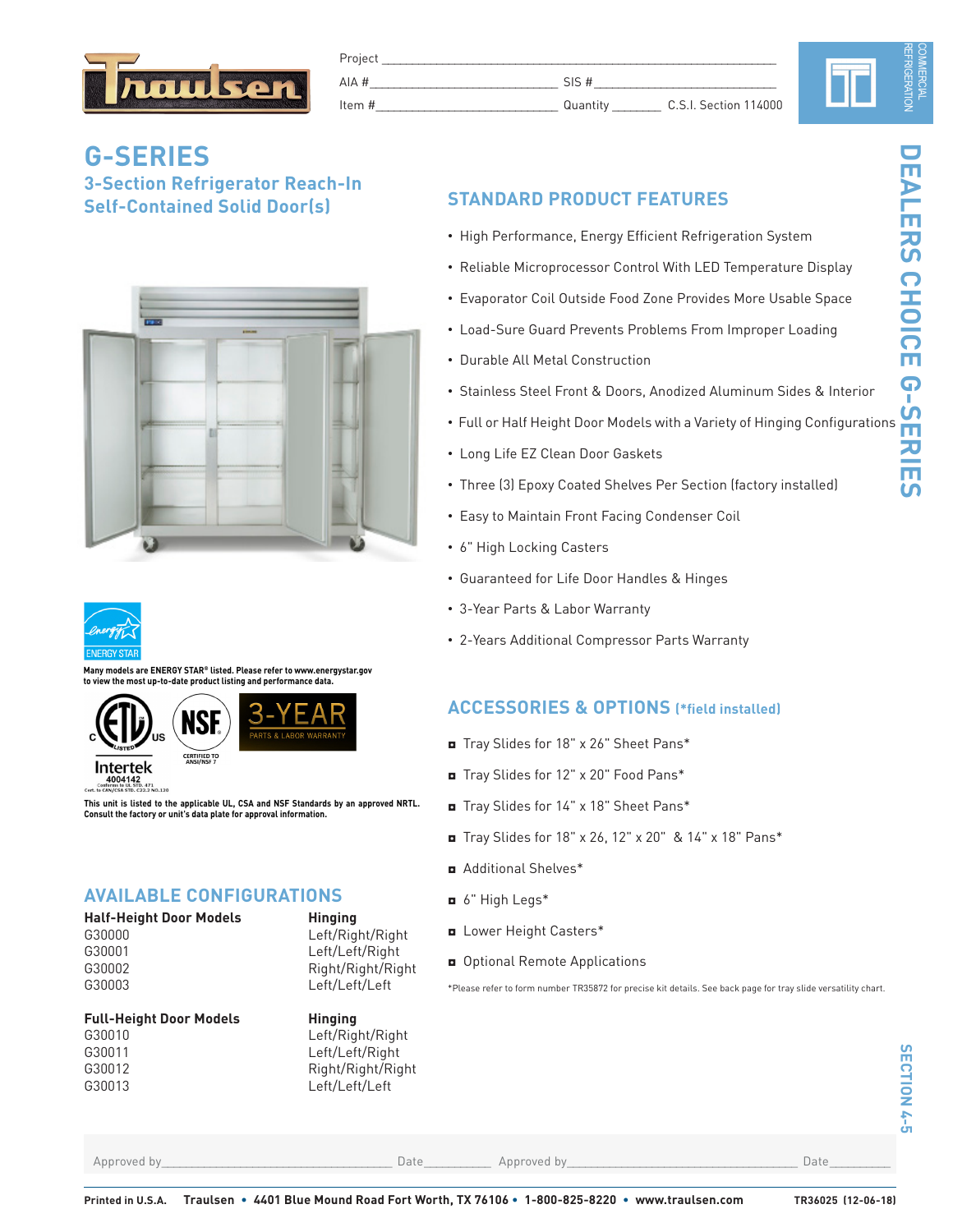

### **MODELS**

**Half Height Door Models: G30000, G30001, G30002, G30003** 



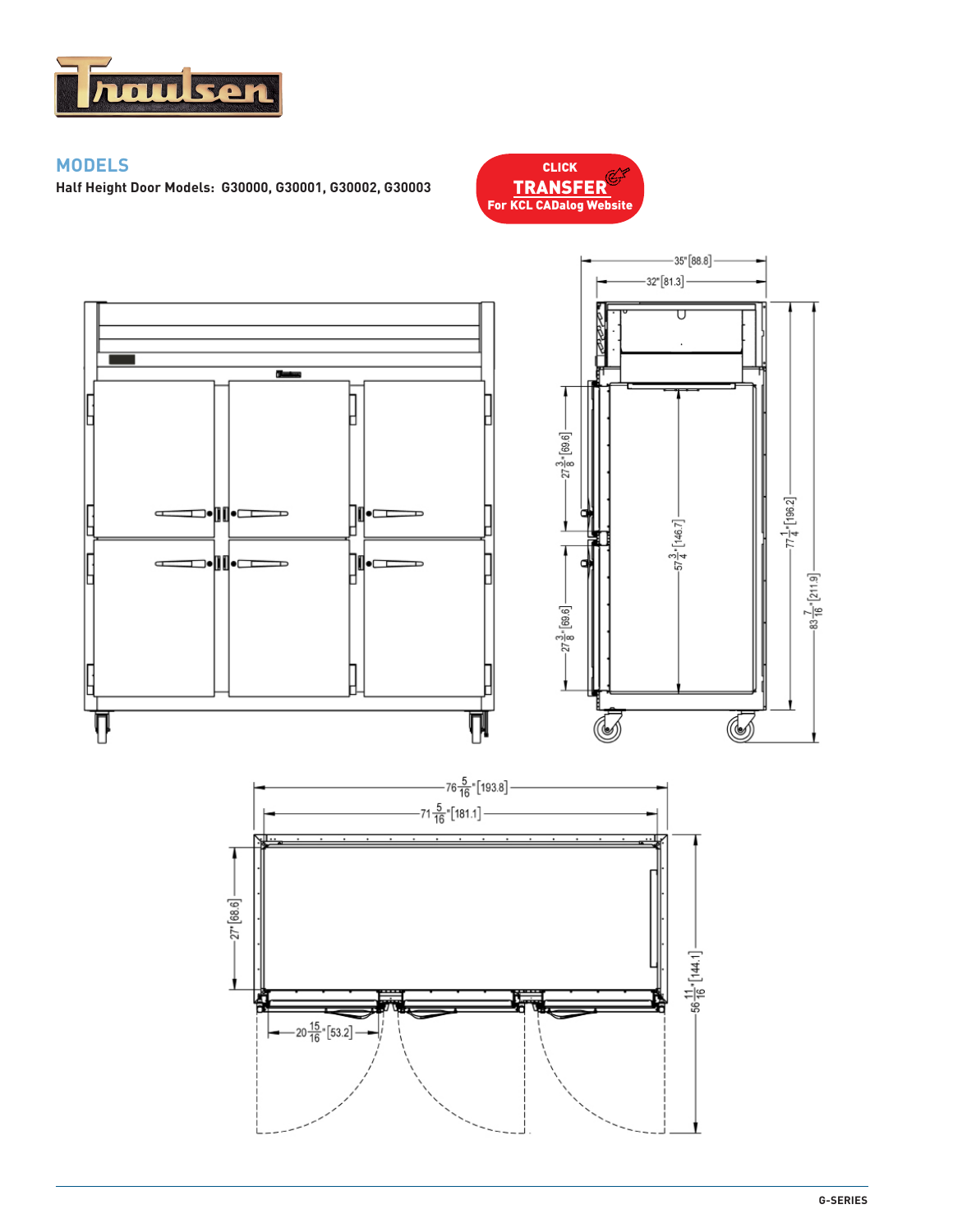# **G-SERIES 3-Section Refrigerator Reach-In Self-Contained Solid Door(s)**

 $-56\frac{11}{16}$   $\cdot$   $[144.1]$   $-$ 

CLICK

### **MODELS**

**Full Height Door Models: G30010, G30011, G30012, G30013**



 $-20\frac{15}{16}$  [53.2]

**G-SERIES**